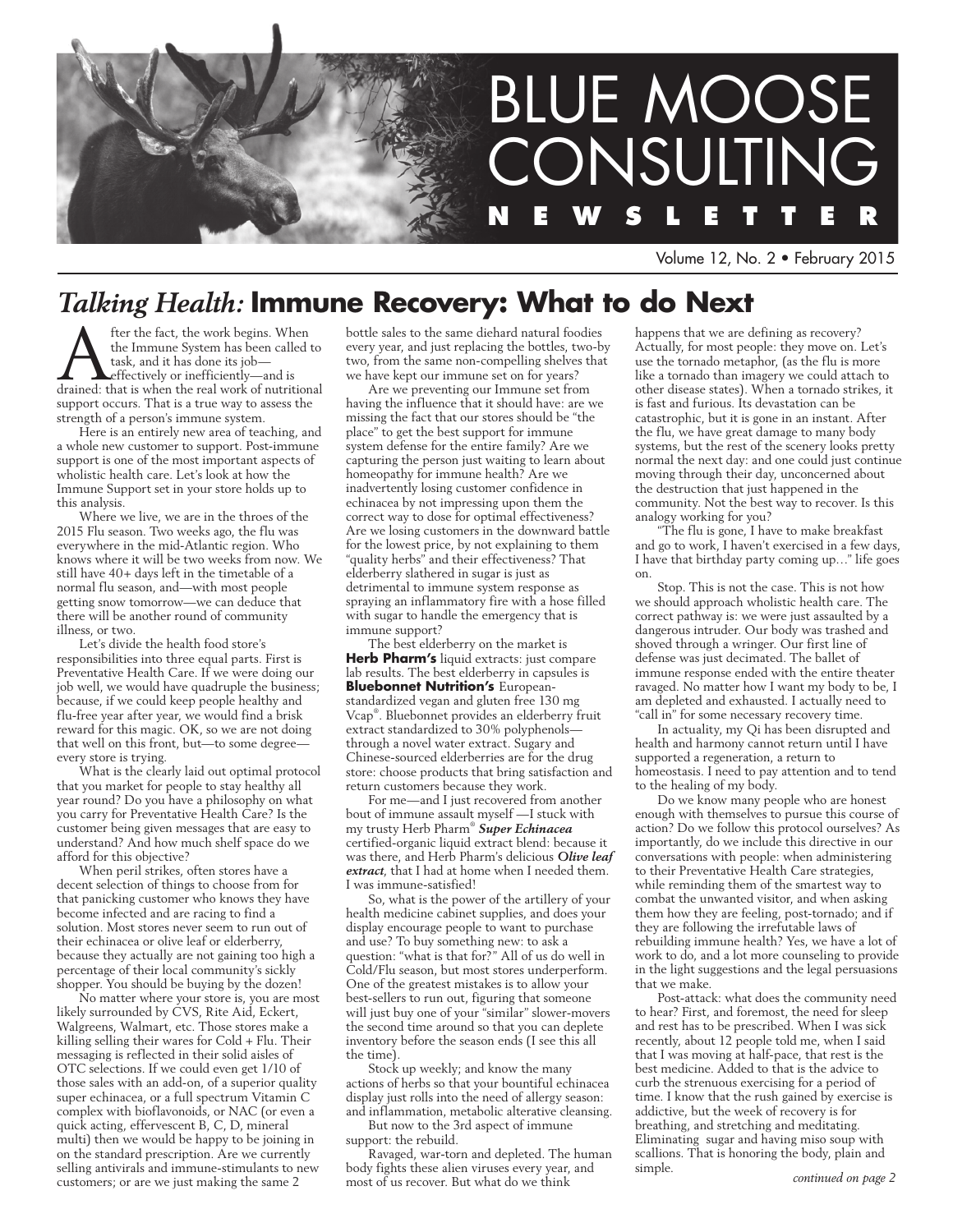#### **Immune Recovery: What to do Next** *continued from page 1*

Rest can be a tricky thing. Some people find that afternoon recovery naps lead to fitful nights of sleeplessness. Loafing on the couch is not a license for laziness. We both want to consider nervines, and digestive aids, and relaxants before bed to regenerate slowly during the day; to eat well and to sleep when sleeping-time comes.

Probiotics and **Aloe Life**™ whole leaf aloe concentrates are good before, during and after Cold & Flu Season. Afterwards, the aloe with the probiotics cultivate a best case scenario in the gut for returning the digestive system to normality. Want to go beyond recovery, and reach for optimal digestion: encourage the addition of the world's oldest and most famous herbal blend for supporting the normal function of the lower digestive system. **Himalaya Herbal HealthCare's** *Triphala* is the perfect daily herbal digestive, but it should also be always added to a regeneration protocol.

Add **Nordic Natural's** Omegas—the full fat advantages of the Arctic Cod Liver Oils would be best here for recuperation—and a supplementation of enzyme rich whole foods like a **JUVO** meal replacement 1-2 times a day —and gut health is on its way. Probiotics, Aloe, Triphala, Omega-3s and JUVO = recovery!

Most stores undervalue the benefits of Propolis in eliminating the straggly detritus of illness that sometimes lingers. Now would be a smart time for a gut winterization with either or both of the **Essential Formulas** nutrientpacked *Green Propolis PLUS*™ and **Herb Pharm® 's** *Propolis extract*. Thank you bees for collecting these tree resins, and we can make them most useful at this time of year!!

The body needs to start recovery and that means every body system. Two ideas to always have in mind and to share with customers every day of the year:

(1) If your immune system is not performing well, then every other body system will not be able to work correctly. So, we should always be feeding the body with those tools that strengthen the immune system! (2) The system that takes the longest to fully regenerate after any illness is the immune system. We need to educate on these two principals. Think of the ramifications if people kept their immune systems properly fed (Preventative Health Care) and if a person adequately re-nourished their body after an immune battle, then they would be starting the next chapter of health in the most appropriate and better manner!

So, we know that after an illness we want to re-layer the digestive system with a new healthy gut carpet. Let's look where else we can repair.

The place to start is the liver. After thanking the liver for its essential stopgap work in halting and processing whatever your body just defeated, it is time to make sure you are adding strength again to this health powerhouse. January is New Year's Resolutions and March is Spring Cleaning—and in between is Flu Season: **Himalaya Herbal HealthCare's**

*LiverCare*® should be encouraged for primary support in each of these instances. If the liver supports 500 known functions, then LiverCare® is the product most studied to address the greatest number of its actions—there is nothing like this industry best-seller! Regeneration: LiverCare® is essential!

Where we have really been missing the opportunity is in the tools we already have available for immune system health. Some stores are conscientious in promoting these immunesupportive tools early in the year—building immune strength as we properly should well beforehand in August-September, but very few stores highlight these products at the endpoint of the battlefield. Here is where we have to start anew: building a stronger, better immune structure now.

Now is the time to highlight two immunesuperstars. When people start to see Astragalus and Eleuthro pop up every year in the aftermaths of these big health storms, they will start to learn the messaging for better health. Having an inventory of three bottles of each is not gonna turn heads. Why these two herbs? Well, first, how much do you know about these two underappreciated north-eastern Asian root herbs?

Where did Astragalus and Eleuthro evolve? Both herbs gained their strength from the barren areas of northern Russia, Mongolia, northeastern China and Korea. Cold country, harsh lands of forest and clean air. Part of what is called the Taiga Boreal Forest Biome. In your store, you are bringing medicines from these lands, and allowing people to share the energetics of these plants.

# 黄芪 Radix Astragali

Astragalus is the best herb anyone can take for rebuilding their immune system. It is an established adaptogen, and is understood safe for long term use. As a matter of fact, astragalus is best when taken over several months, and in that time it deepens the strength of the immune system. Immune fortitude! Its one contraindication/caution is to avoid or moderate use with acute inflammation or fever.

Astragalus has been revered in TCM (Traditional Chinese Medicine) for centuries. The discovery of the herb was written in the 2300 year old book *Shen Nong Ben Cao Jing*  which was a compilation of usage by the mythical hero Shen Nong, The Emperor of the 5 Grains. Astragalus is actually from the bean family, and while there are 3000 species of this legume (Milk vetch), it is only this variety which has lauded medicinal value: *Astragalus membranaceus*, or *Huang Qi* in Chinese.

What have we learned over two centuries of constant use? Astragalus was considered even then as an herb of longevity. It was essential for restoring Qi: energy. Its affinity was for the lungs and spleen.

Today we know that astragalus has been used for many decades for chronic diseases. It is a recognized anti-inflammatory, antimicrobial. Western research identifies its use as a diuretic, an antipyretic—and, as a tonic and for respiratory support. It performs as an "adaptogen" should respond by both inducing sweating or by countering heavy sweating, according to need. It is used for shortness of breath. Catalogue astragalus in your dispensary for herbs to bring the lungs online.

Learning from TCM diagnostics, Astragalus strengthens the Wei Qi. I am very intrigued by this observation, as this describes the energy in muscles and just under the skin. The skin being the largest organ, if we can assist the immunepotential of this organ, than I believe our overall immune response will be more optimized. Astragalus is also used for skin suppleness: which is an added health benefit!

Astragalus is becoming a favorite for athletes, and people who expend energy, for several reasons: it is considered beneficial for strengthening muscles and is used for the growth of new tissue. More importantly, athletes know that they are stressing their immune systems when they strive to extreme successes in their workouts. Do people know that exercise can lead to weakened immune systems?

There is great interest in astragalus this decade for its observed effects on telomere enzyme production and renewal. This excited the anti-aging crowd. Short telomeres also result in chromosome instability: and astragalus seems to literally surround the subject of cancer. While TCM does not purport that astragalus is beneficial in cancer prevention, this herb is used in most cancer recovery protocols where TCM is joined with western medicine in Asia.

As TCM grew in the U.S. in the 1970s, herbalists started to learn of Fu Zhen therapy, which—according to the American Cancer Society—is an "aspect of Chinese herbal medicine (that) aims to restore or strengthen immunity and resistance to disease…and are given as complementary therapy intended to reduce the side effects from mainstream cancer treatments." It also notes the wholism of TCM: "Chinese herbal medicine is a major aspect of traditional Chinese medicine, which focuses on restoring a balance of energy, body, and spirit to maintain health rather than treating a particular disease or medical condition."

But wait, there is more! Astragalus is used for many things we are told that we are not allowed to talk about in the health food stores. It is used as a treatment plan for pneumonia; there are studies for its application post stroke, and there are promising studies for its use with Alzheimer's Disease and asthma.

Astragalus is the pinnacle of long-term immune support. It is a favorite in the health food store is for its ability to rebuild when the immune system has been weakened. It invigorates vital energy and strengthens body resistance. Astragalus could almost mean "recover faster; recover well."

My primary herb guide, Herbal Ed, says, "General immune system tonic; increases production and activity of undifferentiated immune cells, and interferon. Builds blood. Promotes endurance and stamina. Liver protective and restorative."

As might be expected, not all Astragalus is equal. There have always been and should be concerns about the quality of Chinese herbs that drift to the U.S.A. Trusted sources are imperative, as there is a lot of counterfeit astragalus with such a high international demand. Most astragalus today is produced in the Inner Mongolia Autonomous Region, and the northern Chinese provinces of Shanxi and Heilongjiang, which touches eastern Russia. Ancient texts reported astragalus being found all over China. The consensus concludes that the best roots are 4-7 years old, and quality astragalus is determined by color, taste and moisture of the inner root. Your customers need to know that for best results, they need to seek quality astragalus.

Be proud of the superior Astragalus you can make available from Herb Pharm® and Bluebonnet Nutrition® . Herb Pharm prides itself on their herb sourcing, for quality and purity; and the taste of their astragalus tells the story deliciously. If you want to know and understand astragalus, you have to taste it. The slight sweetness reveals the perfection of extraction in

*continued on page 6*

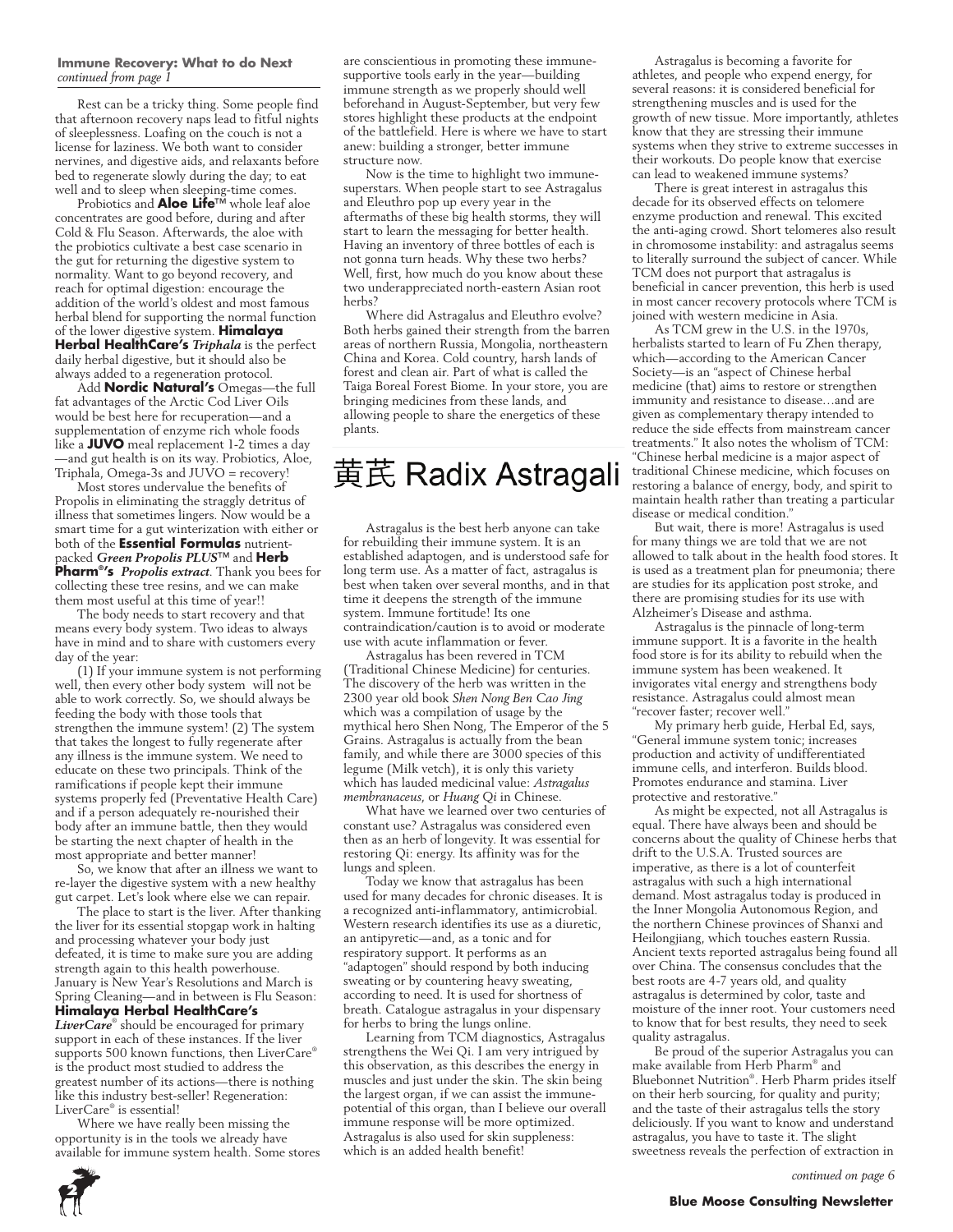

*1st Quarter Promotions—All February and all March* **Gastrointestinal Support • Cardiovascular Support**  *products to promote: 1 + 4 oz sizes*

## **Support for Gastrointestinal Health**

**• Cinnamon liquid extract • Digestive Bitters liquid extract \* GastroCalm™ • Ginger liquid extract • Peppermint Spirits™ • Inflamma Response™ • Inflamma Response veg capsules • Intestinal Soother™ • Intestinal Tract Defense™ • Turmeric liquid extracts • Turmeric extract softgels**

**Support for Cardiovascular Health**

**\* Artichoke liquid extract • Blood Pressure Support liquid extract**

- **Cholesterol Health™ Cayenne liquid extract**
- **Heart Health™ Vein Health™ liquid extract • Garlic liquid extract™ • Warming Circulation™ • Hawthorn Blend liquid extract • Guggul liquid extract**
- *Parameters:*\* buy-ins 1st day of Quarter to last day of Quarter. No Minimums

## *Level 1:* **25% OFF on 1-35 units**

### *Level 2:* **30% OFF on 36+ units**

reorders: same discount structure You can mix products from both lists. Must mention or indicate Promo Code "Q115" to receive the discount. Please pass along savings to your customers.

#### **Liquid extracts:**

**Blood Pressure Support** Hawthorn berry, leaf<br>& flower, Olive leaf, Linden flower, Bean pod [no beans], Mistletoe herb. Cholesterol Health™ Artichoke leaf & flower bud, Hawthorn berry, leaf & flower, Turmeric rhizome, Fennel seed Heart Health™ Hawthorn berry, leaf & flower; Cactus stem, Motherwort leaf & flower, Ginger rhizome.

Not represented by BMC in NJ Not represented by BMC in NJ, SC

Vein Health™ Horse Chestnut seed, Butcher's Broom rhizome, Stoneroot leaf, flower & rhizome, Rosemary leafy tip, Prickly Ash bark

**Warming Circulation™** Ginkgo leaf,<br>Eleuthero root, Rosemary leafy branch, Ginger rhizome, Prickly Ash bark, Cayenne pepper Hawthorn Blend liquid extract Hawthorn leaf

& flower and Hawthorn berry



## **CHOCOLATE LIP BALM FOR EVERYONE I LOVE** *Many Lip Balms for February* **fair trade chocolate + color + a Kiss of Bliss 15% OFF^** *^direct accounts ^ off-invoice* • **Dagoba** 0.15 oz.

All 3 lip balms are USDA Certified Organic, w/Dagoba® 100% edible chocolate! • Lavender Lip Balm • Roseberry Lip Balm • Mint Lip Balm ~~convertible displays 36 ct ~~bulk reach-in Lip balms

# • **Eco Tints** 0.15 oz.

Fair Trade Certified™ Organic Cocoa Butter, Fair Trade Certified™ Organic Coconut Oil, Organic Argan Oil and Aloe Vera harmonize

• Rose Quartz Lip Balm • Plush Red Lip Balm • Mocha Velvet Lip Balm • Moonstone Lip Balm • Coralyte Lip Balm • Sugar Plum Lip Balm ~~convertible display, assorted, 36 ct

~~convertible display **New Assorted - 3** (moonstone, coralyte, sugar plum) ~~convertible display Eco Tints TOTAL ASSORTMENT (ALL 6)

• **Mongo Kiss™** *Lip Balm with a Kiss of Bliss* 0.25 large size Fair Trade Certified™ Cocoa Butter infused with Mongongo Oil, a nutrient-rich oil

from Zambia, Africa • Peppermint • Pomegranate • Unflavored • Vanilla Honey ~~convertible display 15 ct

# *Arriving Soon. GET EXCITED*

• **Lip Scrub** convertible display, 6 ct. 0.50 oz.

USDA-certified Organic, Fair Trade certified ingredients, Cruelty Free, Gluten Free ~ exfoliate and polished dry, rough lips while moisturizing and protecting ~ NEW: three (3) scrubs • Vanilla Bean • Brown Sugar • Mint<br>Ingredients for the Vanilla Lip Scrub: - Fair Trade Certified™ \*Sucrose (Sugar), Fair Trade Certified™<br>\*Sucrose (Brown Sugar), \*vanilla Flavor, \*Ricinus communis

(Calendula) flower extract, \**Eupatorium rebaudianum bertoni* (Stevia) leaf extract *(\* = Certified Organic)* 



## **HEAT UP YOUR WINTER SALES BLUEBONNET FEBRUARY PROMO as always, only for healthfood stores**

024/026 l-Arginine 500 mg^ 454 EarthSweet™<br>Vcaps Kaneka 50/100 CellularActive™ 093/094 l-Tryptophan 500 mg^ Vcaps TrytpoPure Kaneka 30/60 26/128/130/131 Multi **One® (with Iron)^ Vcaps**<br>30/60/90/120 145/146/148/149 Multi One® (Iron-free)^ Vcaps 30/60/90/120 350/352 Heart Antioxidant Formula<sup>^</sup> Vcaps 60 + 120 416/418 B Complex 100 mg^ Vcaps 50 + 100<br>439 Liquid CellularActive™ Methylcobalamin 1000 mcg (raspberry) 2 fl.oz. 444 Liquid CellularActive™ Methylcobalamin 5000 mcg mg^ Vcaps 60/120 790/791 CellularActive™

- (raspbery) 2 fl.oz. 453 EarthSweet™ CellularActive™ Methylfolate 400 mg^
- chewables (raspberry)

Methylfolate 800 ma^ chewables (raspberry) 455 EarthSweet™ CellularActive™ Methylfolate 1000 mg^ chewables (raspberry)

528/530 C-1000 mg Plus Bioflavonoids<sup>^</sup> caplets 90  $+ 180$ 550/552/555 Super

Quercetin® 500 mg^ Vcaps 30/60/90 652/653 Vitamin K2 100

- mcg^ Vcaps 50/100 672/673Albion® Buffered Chelated Magnesium 200
- CoQ10 UBIQUINOL 50 mg vegetarian softgels 30 + 60 − 1395 Turmeric Root<br>792/793 CellularActive™ 5tandardized Extr CoQ10 UBIQUINOL 100
- mg vegetarian softgels  $30 + 60$

798/799 CellularActive™ CoQ10 UBIQUINOL 200 mg vegetarian softgels 30 + 60

- 952/953 Natural Omega-3 Salmon oil softgels 90/180
- 1131/1132 CholesteRice<sup>®</sup> ^ **Vcaps** 60/90<br>1134/1135 **Homocysteine**
- Formula^ Vcaps 60/120 1170/1171 Red Yeast Rice
- 500 mg^ Vcaps 60 + 120 1318 Cayenne Pepper Fruit
- Standardized Extract\* Vcaps 60 1371 Hawthorn Herb
- Standardized Extract\* Vcaps 60
- 1394 Turmeric Root Standardized Extract\* Vcaps 60
- Standardized Extract\* Vcaps<sub>120</sub>

**BUILD YOUR SUPPLEMENT SET WITH THE BEST PRODUCTS Bluebonnet Multi One®** - best-quality foundational nutrition • Kosher ingredient, Vcaps®, + glass bottle: • Bluebonnet offers only top-grade nutrients: non-Chinese-source! • Albion® Minerals, 150 Vit. C, 800 Vit. D, 100 Vit. E: 25 mg Bs *"this customer needs to find their daily Multi ONLY in a health food store"*



### **Ultimate Wellness: "Which Omega-3 is Right for You?" 1st Quarter Promotional Product Displays:** 48-pc display **25% OFF** mix + match

items must be purchased in units of 6 ea. from list below<br>Algae Omega 60 ct + 120 ct **Omega Blood Sugar** Arctic Cod Liver Oil™ Lemon 8 oz **Omega Joint Xtra™ 90**<br>**Arctic-D Cod Liver Oil™- Orange 8 oz Omega LDL**™ 60 ct **Arctic-D Cod Liver Oil™- Orange** 8 oz **Omega LDL**™ 60 ct<br>Arctic Cod Liver Oil™ Orange 8 oz **Omega Vision**™ 60 ct Arctic Cod Liver Oil™ Orange8 oz Omega Vision™ 60 ct Arctic Cod Liver Oil™ Peach 8 oz Arctic Cod Liver Oil™ Strawberry 8 oz **Omega-3** 8 oz. liquid<br>Arctic Cod Liver Oil™ Unflavored 8 oz **Omega-3 in Fish Gelatin** 60s Arctic Cod Liver Oil™ Unflavored 8 oz **Omega-3 in Fish Gelatin** 60s<br>**Arctic Cod Liver Oil™ 9**0 ct. softgels **Omega-3D™ 60** ct + 120 ct Arctic Cod Liver Oil™ 90 ct. softgels **Omega-3D™ 60 ct + 120**<br>Children's DHA<sup>™</sup> 90, 180, 360 ct. softgels Omega-3D™ 8 oz. liauid **Children's DHA**™ 90, 180, 360 ct. softgels Children's DHA™ 8 oz. Complete Omega™ 60 ct + 120 ct softgels **Ultimate Omega**® Complete Omega™ 8 oz. liquid Ultimate Omega® Complete Omega™ Xtra – 60 ct. Complete Omega-D3<sup>™</sup>60 ct + 120 ct. softgels Complete Omega™ Junior  $90 + 180$  ct. Complete Omega-D3 Junior<sup>™ 90</sup> ct softgels **DHA softgels 90 + 180 ct DHA Xtra**™60 ct **DHA Xtra**™ 60 ct **Ultimate Omega® D3** 60,120 ct EPA softgels60 ct Ultimate Omega® D3 SPORT60 ct EPA Xtra™ 60 ct Ultimate Omega® D3 SPORT8 oz. **Nordic CoQ10 Ubiquinol** 60 ct Nordic Probiotic™60 ct **Nordic Omega-3 Fishies™** 36 ct **Nordic Omega Gummies™** 60 ct

# **Omega Blood Sugar™ 60 ct<br>Omega Joint Xtra™ 90 ct** Omega-3 Phospholipids™ 60s Ultimate Omega<sup>®</sup>  $60 + 120$  cts Ultimate Omega<sup>®</sup> 8 oz liquid Ultimate Omega<sup>®</sup> Fish Gelatin 60s Junior 90s Minis 90s  **Xtra** 60s  $X$ tra 8 oz...

**\* Retail Partners receive and extra 5% discount** ~~~~~~~~~~~~~~~~~~~~ **Promotional material available to highlight • Immunity • Heart • Fitness**

Not represented by BMC in NJ, SC Nordic Naturals is switching from Fed Ex to UPS, and their **free shipping minimums have just changed (02/01/15) from \$300 to \$100**, Hurray! *since 1995 Committed to Delivering The World's Safest, Most Effective Omega Oils™*



 *<sup>^</sup> Kof-K Kosher-certified*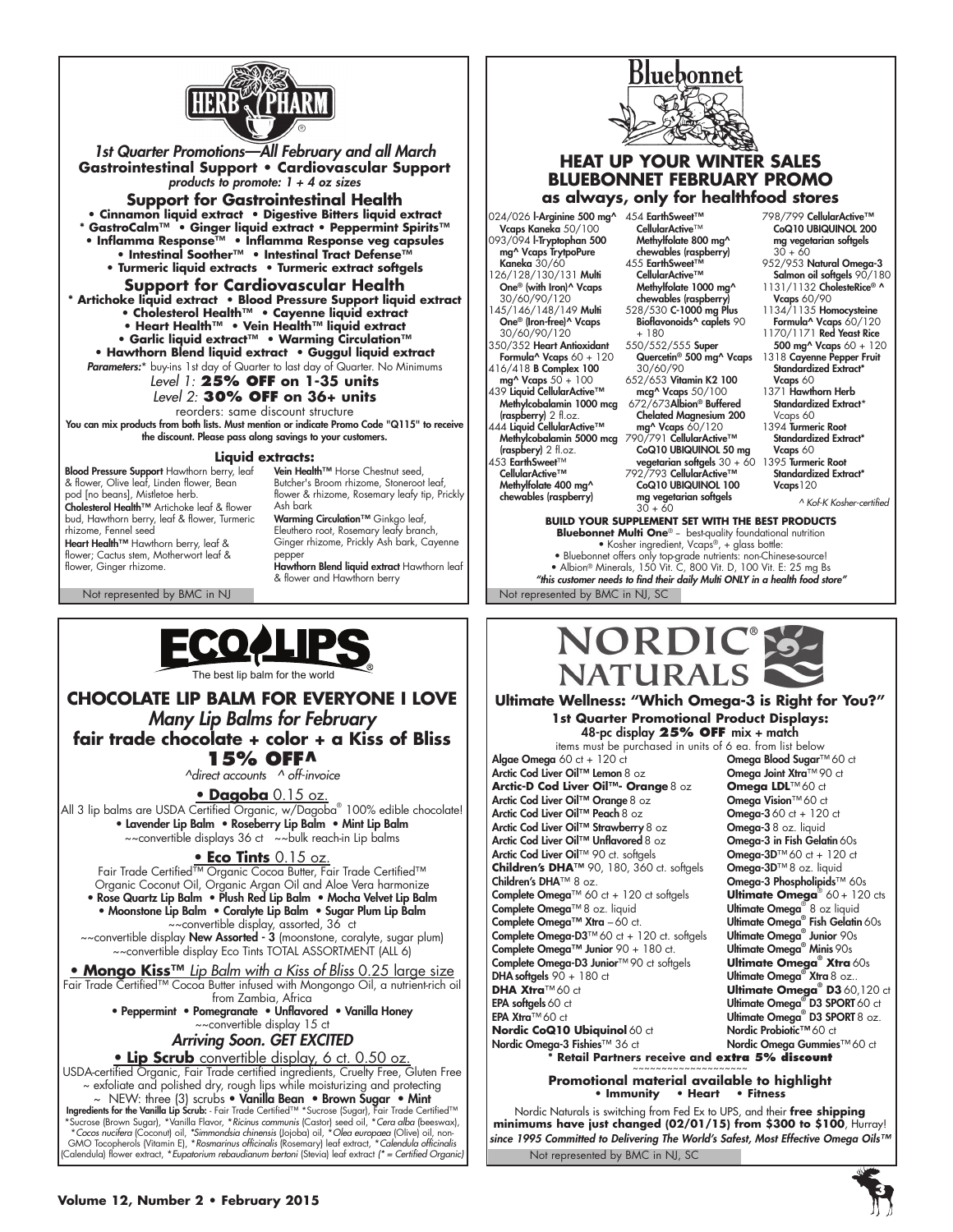

**excellent to intro Raw Foods** • JUVO Organic Raw Meal Box

(1 box: 10 packets)

• JUVO Slim Raw Meal Fantastic Berry Box (1 box: 10 Packets) • JUVO Raw Green Protein Box

(1 box: 10 Packets)

### **Juvo Green Shaker with powder holder**

**Dr. Hwang's Natural Raw Meal & Health Book**

*BMC Reps have samples for you to taste these delicious whole foods*



**Health Education : Health Products : Aloe Vera** 

# **February Sales Promotions**

**15% OFF 12 mix & match 20% OFF 24 mix & match** of the items listed below:

> **• SuperFruit**  $16 + 32$  oz.

with 17 extracts, a delicious SuperFruit complement to your daily, organic aloe vera concentrate

# **• Personal Gel**

4 oz silky, non-staining formula: a healthy Intimate Moisturizer

**• Body Heat**  $7 \overline{\circ}$ z. soothing tired & sore muscles

**• SG Aloe Mist Spray** 4 oz. + 2 oz. a skin conditioner for the whole family

*Whole Leaf Aloe Vera Juice Products*



opically Applied Herbal Answers Since 1994 **February Promotions Pain Rescue**® "Warm" 2 fl. oz. **Pain Rescue**® "Cool" 2 fl. oz. providing natural relief for acute + chronic pain<br>Cut Rescue™ - herbal styptic 1 oz.

**Cut Rescue**™ - herbal styptic 1 oz. powder. ALL Hypoallergenic. Gluten-free. Certified Vegan

*Free Shipping. No order minimums*

# **15% OFF**

Must mention BMC Promotional Deal to get discount. Buy dates Feb 01- 27



**Supporting retired monkeys**<br>Wellinhand is proud to support Primates

Incorporated, a Wisconsin-based organization dedicated to building a sanctuary for monkeys retired from research facilities, the exotic pet trade, + the entertainment industry. Primates Incorporated

aims to provide retired monkeys with a safe + enriching space in which to recover & live in peace. To help fund the sanctuary, Primates Incorporated runs a monthly online auction of vegan and ethical items. Wellinhand has donated their vegan +crueltyfree skin care products to support the sanctuary.



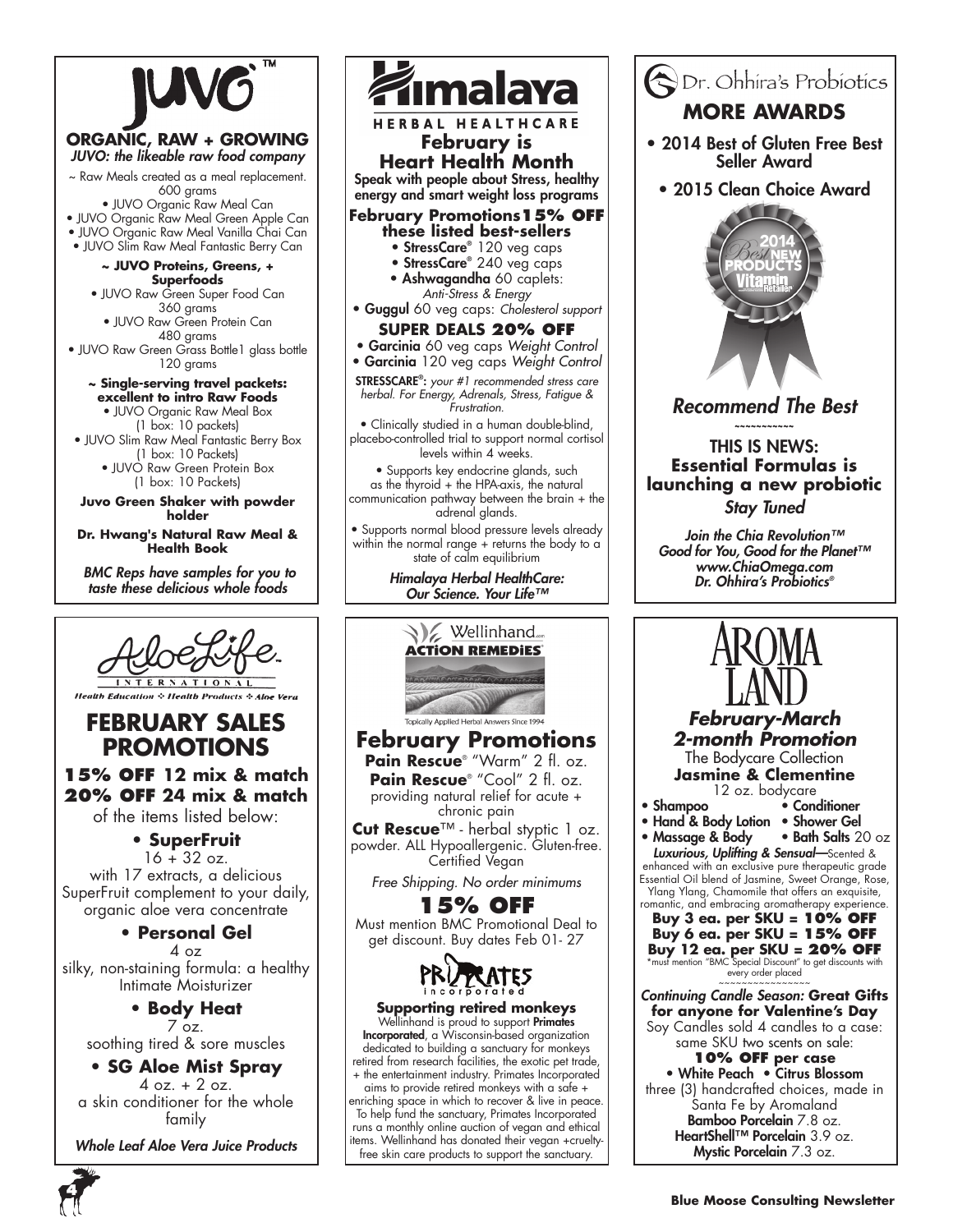# bodyceuticals

organic bodycare

# **February Promotions**

Bodyceuticals Valentine-centric opportunities

**NEW! BodyLove Gift Sets** 4 pack of Organic Body | Bath | Massage Oils NOW THRU VALENTINE'S DAY or while supplies last! BEST DEAL OF THE YEAR on this gift pack!

• Almond • Cherry • Chocolate • Coconut 2 oz sizes in reusable zip tote bag (Reg wholesale 23.90 — Valentine's wholesale

price ONLY) 14.95 each SALE MSRP 24.95) A fabulous gift for someone special (including yourself!), great for travel

> A fun gift for Valentines – **Bodycocktails**

• Coconut • Pink Grapefruit • Almond • Key Lime • Vanilla ONLY \$4.95 each (reg wsl 8.90 – current label/bottle stock, while supplies last!)

\*\*\*\*(MUST USE CODE "VALENTINE" to receive any of these special BMC newsletter deals)\*\*\*

Limited supply of fresh Wildflower Honey from the Bodyceuticals Apiary please inquire for pricing.

Come see us at EXPO WEST - BOOTH 3314. Mention this ad and receive a special gift. Fresh Farm-grown ingredients – USDA Organic – Vegan/Vegetarian – Wheat/Gluten/Soy Free

**aggressive season** Your BEST RECOMMENDATION for the season we are clearly in: Immune Season Support Wellmune WGP∘ line drive **6 each per SKU 10% 9 each per SKU 15% 12 each per SKU 20%** Unique immunodulating compounds that prime the innate immune system to protect the body. **Wellmune WGP® – many dosages for every need** • 75 mg 30 ct • 125 mg 60 ct • 250 mg 30 ct • 250 mg 60 ct • 500 mg 60 ct • Skin Renewal Cream 2 oz *& a product perfect for the little ones….*  • Children's Chewable 25 mg 60 ct **~~~~~~~~~~~~~ NEW ACCOUNTS & accounts that did not order in 2014 25% OFF FIRST ORDER**



*Customers love healthy hair solutions:* **This new Sapien Women product is already a best-seller. It is sensational!!**

"Dry raggy split ends can really ruin a style. Mend them easily with a spritz of

**Sapien Women Split End Repair**. This natural and organic styling aid contains organic oils of Argan, Pracaxi, Macadamia and Buriti as well as Vitamin E and plant-based silicon derived from rapeseed (*Brassica napus*)". —*The Definitive Guide to Winter Hair Products*

Aly Walansky 12.17.14

## **Valentine's Day with Sapien** *Memorable Gifts*

• **Sapien Women** will bring radiant smiles • **Sapien Lip Balms:** don't forget the lips!! 24 pc. displays Chocolate Lip Balm Chocolate & Mint Lip Balm Açaí Berry Lip Balm Cinnamon & Cupuacu Lip Balm Strawberry & Buriti Lip Balm

*Detoxify Your Beauty* SURYA Brasil

#### **MushroomScience** *Immune* **HEALTH BASICS** *February Special on*  CLINICALLY PROVEN IMMUNE SUPPORT **Medicinal Mushrooms HELD OVER by the**

**Shiitake** Full Spectrum extract Certified Organic\* 300 mg hot water extract 15% polysaccharides 90 veggie capsules \$14.13/\$26.95 BEST VALUE

> **4 ea. = 10% 8 ea. = 15%**

**12 ea. = 20%**

*Must mention "BMC February Promotion" when placing order*

**• Immune Health • Liver Support** Shiitake *(Lentinules edodes)* was the first mushroom ever cultivated in Asian history. In the 10th century, farmers in one particular valley in the mountains of Eastern China learned how to cultivate this highly prized mushroom on logs. There is still a 10th century temple in the valley, maintained and worshipped in to this day, dedicated to the spirit of the Shiitake mushroom. Shiitake is currently the 2nd most widely cultivated mushroom in the world, just behind Agaricus bisporus, the common white button mushroom purchased in U.S. grocery stores.

these statements have not been reviewed by the FDA \* Organic-Certification by IMO, Switzerland



**Nurturing Naturally Since 1987** 

### **February Promotions 20% OFF select OTC formulas**

Liquid or Pellet complexes (Qty 6+ per SKU)\* listed below)^

- **Cold Sores** (N039)
- **Fever~ Infection** (N004)
- **Sciatica ~ Nerve Care** (N049) **• Pets Scoot Stopper** (P011)

**Cold Sores -** for symptoms associated with eruptions + sores of the lips and mouth such as itching, crusting, redness + pain.

Fever~ Infection - for associated symptoms such as aches, chills, fatigue, sweating, nausea + loss of appetite.

**Sciatica ~ Nerve Care --** for associated symptoms such as sharp or throbbing pain, inflammation, numbness + discomfort.

**Pets Scoot Stopper** - for symptoms associated with gland engorgement such as

anal itching, inflammation, scratching, gnawing + scooting with our pets

^ not to be combined with any other discounts **~~~~~~~~~~~~~~**

Not represented by BMC in NC, SC **NEW: SHELF TAGS now available for products on sale each month:** to be included with shipped orders! 1987-2015 • 28 Years of Excellence



# **Heart Health Month Sale 15% OFF**

*24 minimum mix & match* 30 ct. boxes + 30-day canisters

• Sparkling Berries • Sparkling Mandarin

• Sparkling Blackberry-Pomegranate • Sparkling mixed Variety Pack .<br>~~~~~~~~~~~

# *EXCITING NEW ITEMS arriving SOON* **Sport Oxylent**

a 3-in-1 sport supplement drink for the natural athlete that promotes energy, stamina + recovery. 100% natural ingredients, nothing artificial: NO sugar, caffeine, calories or GMOs.

With Citrulline, MagnaPower® Creatine, Sustamine® combining Glutamine, Alanine + vegetarian SOD: Vitamins C, D, the Bs, electrolytes + Albion® amino acid chelates a formula athletes will love.

- vita264 Sports Oxylent Blueberry Burst 15 stick paks \$14.97/\$24.95
- vita294 Sports Oxylent Blueberry Burst 30-day canister \$23.97/\$39.95

must identify order as Promo order to get discounts Promo agreement set up 4 weeks beforehand \*Standard shipping structure applies Discounts are not given automatically.

*DRINKOXYLENTBREATHELIFE™*

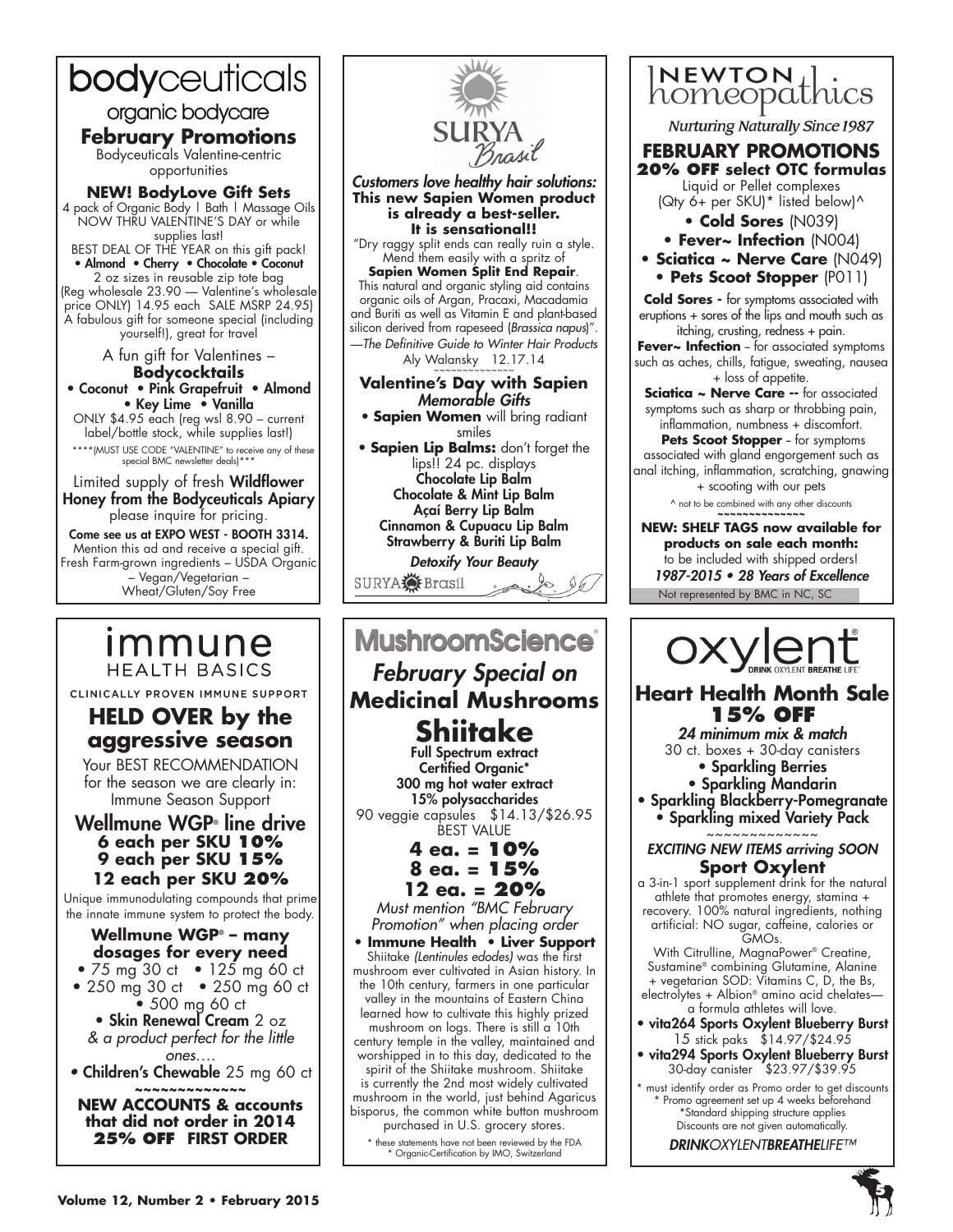#### **Immune Recovery: What to do Next** *continued from page 2*

capturing the polysaccharides. The certified organic herb is extracted with certified organic alcohol (cane) and distilled water on a 1:5 dried herb/menstruum ratio. The roots are handharvested in early Autumn and carefully shade-dried to preserve their aroma and color. Astragalus is also the second herb in Herb Pharm's *Immune Defense*™. For its value and quality, I am certain that this is the best astragalus available anywhere! Stores that "get it" can't keep it in stock!

Bluebonnet offers a standardized root extract Vcap® which appeals to an entirely different customer. Quality and purity of herb are similar and Bluebonnet uses a gentle waterextractive method for their European standardized product which lists 400 mg Astragalus per capsule, with a standardization to 70% of the polysaccharides (280 mg). For someone following PubMed, these guaranteed actives will please them; and since Bluebonnet only sells to health food stores—the repeat customer will please you! This is one of a few Kof-K Kosher Astragalus on the market.

Astragalus' superstar cousin, Eleuthero. Well, actually, they are related only because they are awesome herbal adaptogenic tonics. Eleuthero has spent quite a lifetime dealing with humans' problems of naming it. Originally identified as *Hedera senticosa* by Russian herbalists in the 1856. The western name was quickly changed to *Acanthopanax senticosus*, and taxonomists eventually settled on *Eleutherococcus senticocus*. The Romanization of the Chinese name is *Cu Wi Jia*. Marketers who

brought this lauded herb into the U.S. in the 1970s wanted to increase its panache to a new market and coined the term Siberian ginseng,

Many names, and indeed many more uses. Eleuthero has certainly caught on, as it is one of the primary adaptogens suggested by health care practitioners. There are over 3000 clinical studies on Eleuthero, which makes it one of the most researched herbs in history.

In the 1940's in the Soviet Union [Russia], the government first began studying all substances including herbs and amphetamines to keep soldiers jacked up during the war, but they realized the tremendous downside to this strategy; and after the war they also saw the need for investigating options for the scourge of what we might now call Post-Traumatic Stress that effected the returning military after WWII. The Soviet scientific research groups were very interested in the research by Hans Seyle on Stress. Anti-stress aides for performance and recovery.

The primary research was on Asian Panax Ginsengs, but their cost was too high and the supply too inconsistent. The two scientists credited with the direction of the search for a true adaptogen—Dr. Nicholai Lazarev and his protégé, Dr. Israel Brekhman—were indeed looking for natural substances that would give a competitive edge, and ability to adapt to stress. Dr Lazarev coined the word "adaptogens" in the 1940s with his now famous definition as an agent that raises the body's ability to resist stress by countering undesired stressors: whether physical, chemical, emotional, or biological. (A simple modern definition of adaptogen might now read: natural substances used in herbal



**6**

**BASS Brushes** *Finest Quality Hair, Body and Skincare Accessories* **MAKE YOUR CHILDREN'S SET EXCITING** The best Children's Toothbrush available NEW!! item # BTB1 Soft Nylon Bristle Children's Tooth Brush - Penguin Shaped. Rubber Grip Handle colors \* black, \* blue, \* pink **BASS BABY COLLECTION** Baby Cleansing Mitt 100% Cotton Extra Soft Baby Brush Soft Bristle 100% Natural Bristle with Wood Handle Baby Brush Soft Bristle 100% Natural Bristle with Acrylic Handle – Pink Baby Brush Soft Bristle 100% Natural Bristle with Acrylic Handle – Blue Time to restock these best-sellers **BASS ULTRA GRIP HAIR CLIPS** HC1 Small Hair Clip Tortoise/Black HC2 Medium Hair Clip Assorted Colors HC3 Large Hair Clip Assorted Colors **Ask your BMC Rep for the 2015 Price Lists**

NOTE: no Price changes new Bass Baby tooth brush added \* new full body kits added : great gift items all year round \* Popular item A20 in the Pet Groining set has been kept ^ A20 Slicker style Pet Brush – Bamboo wood handle w/rubber grip – Medium

medicine to normalize and regulate the systems of the body.)

The Russians had not discovered Eleuthero, though: science was just catching up! The nomadic traders of the Russian Steppes had been using this root herb before long journeys for generations, but the plant's magnificence was firmly established in the literature of TCM just as long.

Li Shizhen, the 16th Century Ming Dynasty Chinese herbologist and acupuncturist, was one of the greatest medical researchers in history and he praises Eleuthero in his seminal work *Compendium of Materia Medica*. This 30 year research project published in 1578 references over 900 existing books and discusses 1094 herbs. It is the most comprehensive book ever written on the history of TCM. Li extolls the benefits of the plant saying that it made one happy, vigorous and that it brought on longevity. One quote translates, "I would rather have a handful of eleuthero than a cartload of gold and jewels."

 *"To cure disease is like waiting until one is thirsty before digging a well."*

—Li Shizhen. (circa 1550)

Christian missionary G.A. Stuart, in his 1911 *Chinese Materia Medica*, noted the herb's use as an analgesic and for rheumatic pain, and as a tonic.

Traditional uses were also for respiratory tract infections, colds and the flu.

Modern Asian research is just as informative. While accepting it as an adaptogen that improves the ability to handle stress, research indicates that Eleuthero modulates the adrenal cortex in response to stress. [Bingo!!!] Sino-Russian research continues to accumulate: noting it assists the body's ability to absorb and efficiently use oxygen. (Eleuthero increased mice stamina by a whopping 70%: hopefully, the mice were rewarded!) It aids in stamina and in reducing physical and mental fatigue. A famous Chinese Patent Medicine called Xi Wu Jia Pian, manufactured in the often-cold northeastern Chinese city of Harbin is just this herb. It is used for the pantheon of body imbalances caused by central qi depletion: "fatigue, dizziness, insomnia, poor digestion, and migraine headaches". In TCM, they also believe Eleuthero to be better for cancer treatments than the Asian ginsengs.

It was Russia, though, that took the root and ran with it. They invested decades of research with armies of scientists and millions of dollars back when a million meant something. The premise was to find a substance that produced a "state of nonspecific resistance." The goal was an herbal food that was good for the masses. After stellar research on miners, factory workers, train operators, air pilots, divers and paratroopers, the plant entered the Russian official drug dispensary in 1964.

It was made available to everyone and became a preventative healthcare way of life. In the 1970s, Americans started to finally hear about "Siberian ginseng." In 1985 after the Chernobyl nuclear disaster, people for hundreds of miles were given Eleuthero to counter the radiation effects. Russians fully embraced this science of inexpensive herbal medicine.

While NASA was feeding its astronauts stimulants in space, cosmonauts were taking *continued on page 7*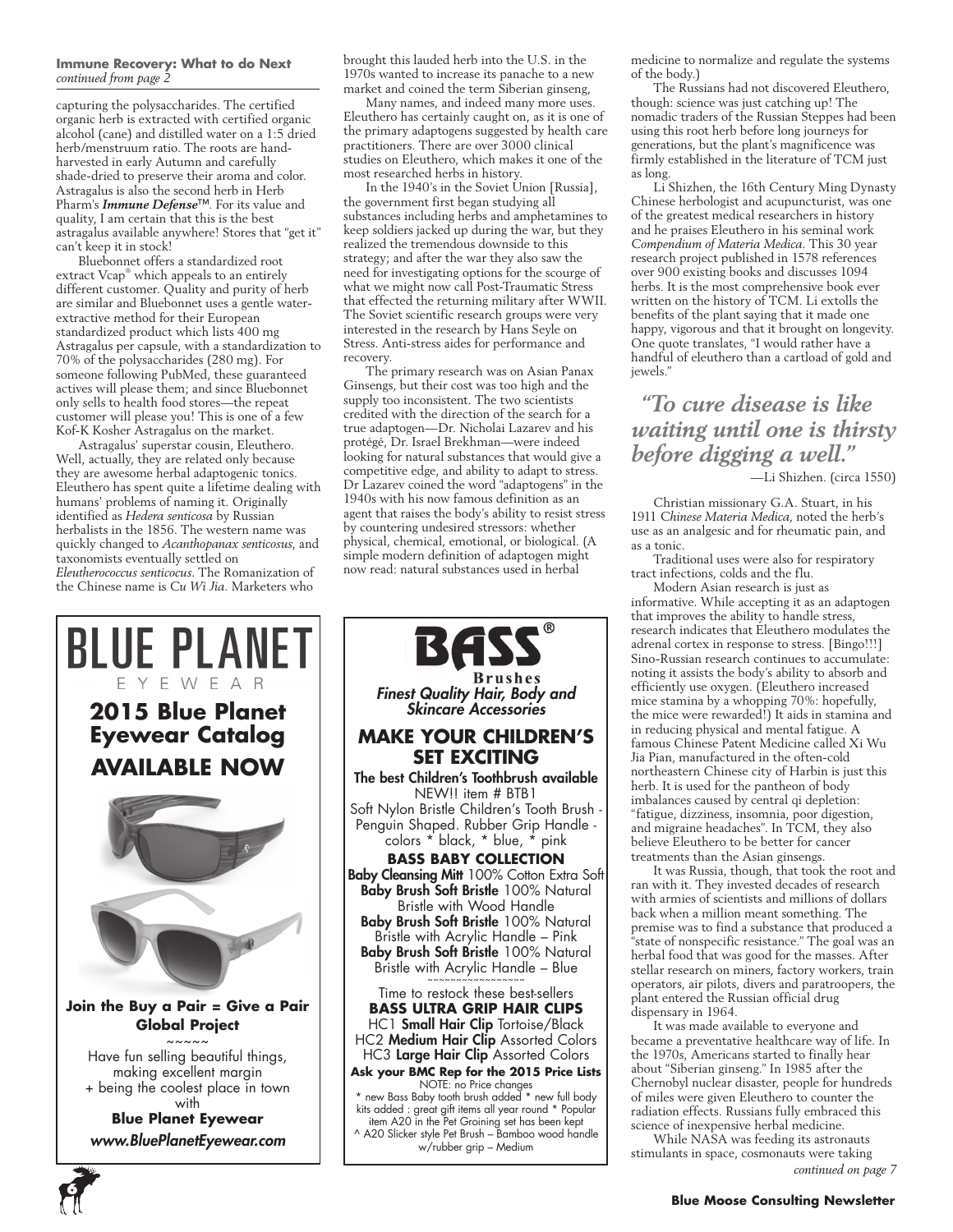#### **Immune Recovery: What to do Next** *continued from page 6*

Eleuthero. At the 1984 Olympics, at a time when the Russians were winning a large share of the medals, the rest of the world learned that they were using the herb in training. It was credited with their stamina, focus and performance. World sales exploded: and then came the greater concern for the consumer to get quality herb!

While this info should make Eleuthero the best natural recommendation for safe Sports Nutrition, this fame may have hurt it. In addition to the strange name—the changed names—Eleuthero was cubbyholed into an endurance herb. In fact, Eleuthero has a greater panorama of use than astragalus, the Asian Ginsengs or almost any other medicinal herb.

For our focus in this exercise, though, let it be said that Eleuthero is very safe for people who are ill. It does not have an aggressive energetic, so it is ideal for recuperation. Eleuthero is the adaptogen for stress when a person gets back into action. Eleuthero is the

natural bridge to regaining energy and strength. Here is how you bring this information to the customer.

First, understand the herb yourself. How do we often feel at the first steps of recovery? We have all felt the loss of energy post-illness, and the slow frustrating pull out of baseline fatigues and into energy recovery. So, now we also have to gently remind people that they almost always feel this sluggishness after every bout. Like a boxer, our knees and bones lack oomph. That anti-fatigue and stamina reputation come in handy now!

Eleuthro is wholistic herbalism on its own: though of course it works better with a suite of adaptogens or nutritional foods. Immune support, adaptogenic energy recovery, blood pressure and blood sugar support, neuroprotective, and immunoregulatory. The DSHEA compliant claims that it has "demonstrable non-specific, supportive effects" are hard to explain to the customer but relevant, precise and fairly legal.

The clearest prescription for someone recovering from illness is that Eleuthero

### **We Are Health Food People** *Quassia amara***—a thanks to Kwasimukamba or Kwasi**

It takes an exceptional person to discover a valid medicinal use from a plant. The stories that I would love to have recorded, confirmed and shared about how a human being deciphers the code and finds plant medicine. Sometimes, it must be visions. Sometimes, it is logic, or observation. Sometimes, creative reasoning. How many farmers found herbs for us? How many shepherds and herdsmen? How many herbs were deduced by knitting or carving or walking, strong-minded women? Why are these people not honored like scientists or sports stars?

How many of our herbal pharmacopeia were found by slaves? This February, I want to pay homage to a little-known herbalist who brought the world a little used, powerful and important herb. These are the stories of humanity that give me faith!

None of us should ever want to imagine the slave markets on the tiny northeastern South American country of Suriname: and yet we must understand it to see what humans have indeed done to other human beings. The inhumanity of the slave traders and government officials to the people they shackled on this early tropical colonial plantation was pure commercial evil. This land suffered through generations of inhumanity, and to this land an African slave, who came to be known as Kwasi, arrived in the mid-18th Century.

The basics that are understood and I share about his story here are: he had skills as an herbalist. Whether he brought them with his tribe from Africa or not, we do not know. He was from the Kwa speaking Akan people of present-day Ghana, He became the colony's healer with a fame enough to bring him to the attention of the plantation owners. It is said that in a time that fevers and malaria were a scourge to the colony, that this slave had a remedy that he was using on his people.

Eventually, his herbal knowledge led to his freedom. Later, it was said that he worked for the white man in negotiations with the escaped slave Maroons and indigenous Arawaks who lived inland and warred against the oppressors. He lost his ear in these battles and is considered in Suriname as a traitor. He was famous to all people in this coastal South American world, and he even had the renown to go to the Netherlands as a famous healer. The herb was classified by the Swedish botanist Carl Linnaeus in honor of the finder of the herb. Quassia for Kwasi.

Quassia root has been naturalized in many tropical climates, and soon the Surinamese *Quassia amara* was superseded by a Jamaican species (easier to get), called bitter wood. Today, Quassia has many uses including the non-medicinal flavorings for soft drinks, aperitifs and bitters, where it is added to cocktails. Quassia amara is a shrub indigenous to Surinam, Guiana, Colombia, Panama, and the West Indian Islands. It is now recognized as an antibacterial, antifungal, antiviral, antimalarial and vermicide. It is also an anti-inflammatory and antiulcerative. It has been used to stimulate appetite and as a stomachic, with higher dosages being dangerous and causing nausea, vomiting and possibly infertility (it is used as a pesticide on crops). Powerful herb. I am sure that Kwasi did not know all these applications, but he found a medicine that was curative to the illnesses of the people where he lived. Thank you, Graman Quassi. From America, we send you thanks in Black History Month.

Quassia amara is found in **Herb Pharm's**® *Intestinal Tract Defense*™, balanced in a proprietary liquid herb extract blend of Black Walnut green hull, Sweet Wormwood flowering herb, Quassia wood, Clove flower bud, Cardamom seed with pod, and Ginger rhizome. With unparalleled herbal expertise and sourcing, and Herb Pharm quality herbs, this is the best product of its kind on the market!

normalizes physiological function. It has been shown not to disrupt drug metabolism pathways, and lacks side effects and toxicity.

The Russian Far East, Northeast Asian Deciduous Forests, harsh northern mountain areas and the land around them. Eleuthero developed in harsh climates, which is what Lazarev was looking for when he sought to find this adaptogen. Before google, there was folk medicine, word of mouth and ancient medicinal texts. This herb has been found.

Eleuthro is a thorny creepy vine in the ivy family (*Araliaceae*) and grows wild in eastern Russia, Mongolia, northern Japan and Korea. Eleuthero gained fame in Yantai province, which is in northeastern Shandong Province. Shandong—which I have visited: a magical place—is a pivotal area in the culture and religions of Taoism, Chinese Buddhism and Confucianism. I wonder if Reverend Stuart collected any of these stories when West was meeting East? To learn more on Eleuthero, both David Winston and Donald Yance have excellent, must-read Monographs on this herb!

So, now you should have an admiration for both Astragalus and Eleuthero. Can you get these powerhouses moving into your neighborhoods, with daily compliance? Isn't our goal to keep people well, to have them attain optimal health? By focusing regular attention on these two herbs—quarterly promos, as one should also do with antioxidants and other superfoods—and giving prime shelf placement: and even seasonal register placement. Earth Day this year, why not create an educational theme on these two adaptogens? Finally, can you appreciate the history enough to hone your skill in explaining these herbals to people in a way that will reflect both the historical use and the modern clinical effectiveness?

Take pride in selling the highest quality herbs. Again, the partnership of Herb Pharm® and Bluebonnet Nutrition® fills your shelves. Herb Pharm® has many products that use Eleuthero, including two stand-alone liquid extracts: Certified-organic, alcohol and glycerite extracts. This is a wonderful way to taste the herb. The majority of the research on this herb was done on a 1:1 ratio, and Herb Pharm's extract is a 2:1 extract, offering a product twice as concentrated as the extract presented in the official Russian Pharmacopeia.

Eleuthero is also in many Herb Pharm® formulas: *Adrenal Support™ Athlete's Power™ Stress Manager™ Thyroid Lifter*™ and *Warming Circulation*™. Herb Pharm® also makes a superior broad spectrum Eleuthero veggie cap. These caps combine a dried extract along with a base of Eleuthero powder. This balanced full spectrum option provides an equivalency of 11,400 mg of Eleuthero root per capsule. The flow and fill agent for these caps is maca root powder: how cool! Herb Pharm® Quality to give you confidence, and a way to cross-merchandise this multitasking herb in many places with all these effective compounds.

Bluebonnet offers a standardized Vcap® that is Kosher, gluten free and Vegan. This 500 mg product is standardized to 0.8% (4 mg) of eleutherosides. This gentle water-extract is exceptional. Standardized eleuthrosides is what people doing research will look for. Again, glass bottles, with a quality, European- standardized herbal sold only in health food stores with a M.A.P. policy to protect the market of the retailer. With these choices, you have an option for everyone's needs. Now, you just have to gain

*continued on page 8*